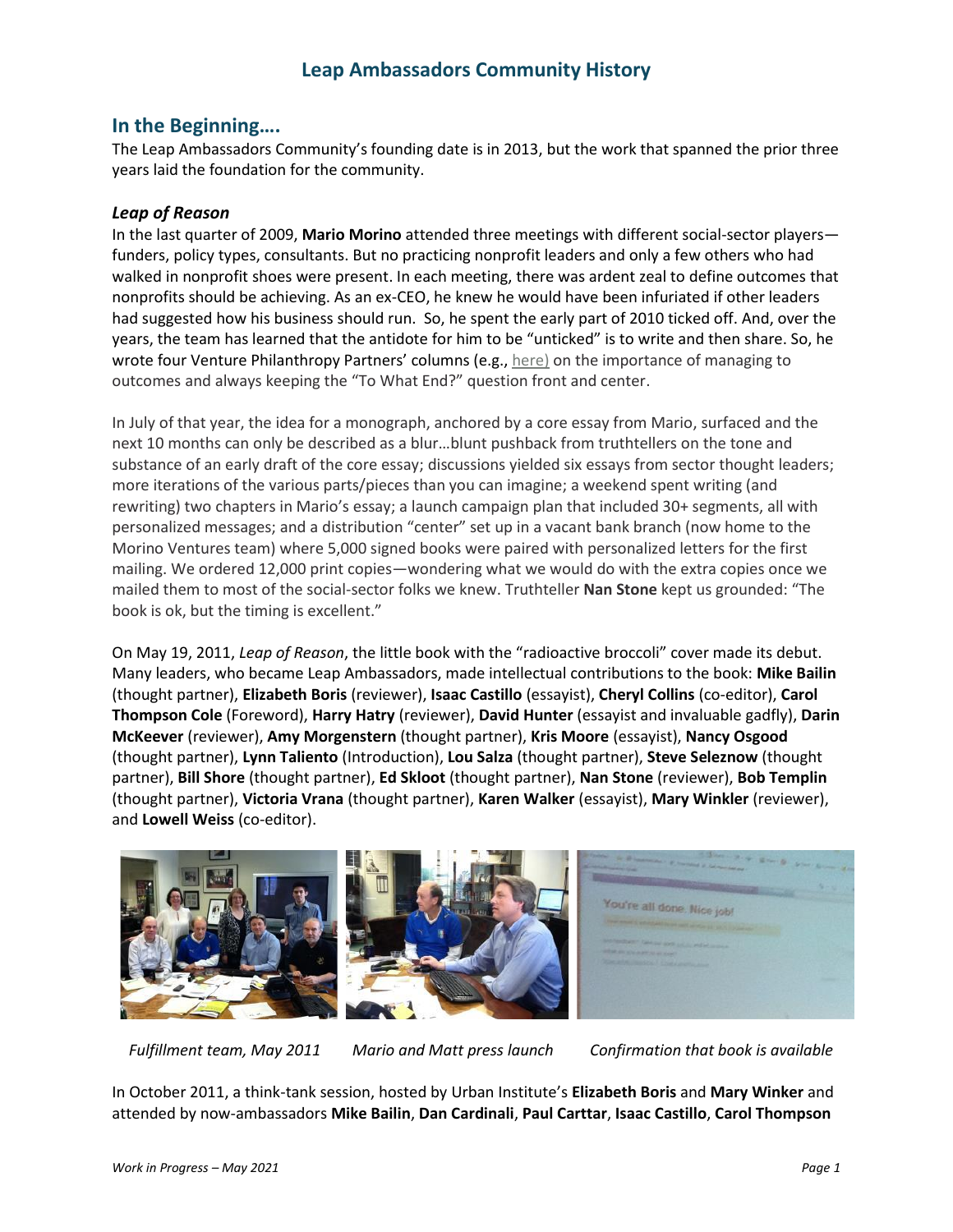**Cole**, **Lou Erste, Anne Goodman**, **Irv Katz**, **Bridget Laird**, **Pat Lawler**, **Kris Moore**, **Nadya Shmavonian**, **Mindy Tarlow, Victoria Vrana**, and other sector luminaries amplified the book's messages.

Meanwhile, Mario and the Morino Institute team were making site visits to high-performing organizations, including Cleveland Clinic, Center for Employment Opportunities (CEO), Roca, Youth Villages, Lawrence School, Congreso, EL Haynes Charter School, Friendship Public Charter School, Strive, and St. Louis County Children's Service Fund.

Who knew the little book with the "radioactive broccoli" cover would catch on?! Almost 10 years later, there are now almost 120,000 copies in circulation.



## **What's an Online Community?**

In May 2012, the Leap of Reason team convened about a dozen nonprofit CEOs at the Rockefeller Foundation. "A core group of outstanding 'doers' could use this moment to spark cross-sector … support [for] those nonprofit and public-sector leaders who have the courage to be relentless in pursuit of high performance for greater social impact." The concept of a "learning community of leaders" committed to performance movement was introduced to **Mike Bailin, Patricia Brantley, Phil Buchanan, Dan Cardinali, Carol Thompson Cole, Cynthia Figueroa, Darell Hammond, Pat Lawler, Marc Spencer, Mindy Tarlow,**  and **Nadya Shmavonian.** 



*Nadya Shmavonian, Phil Buchanan Pat Lawler Dan Cardinali*



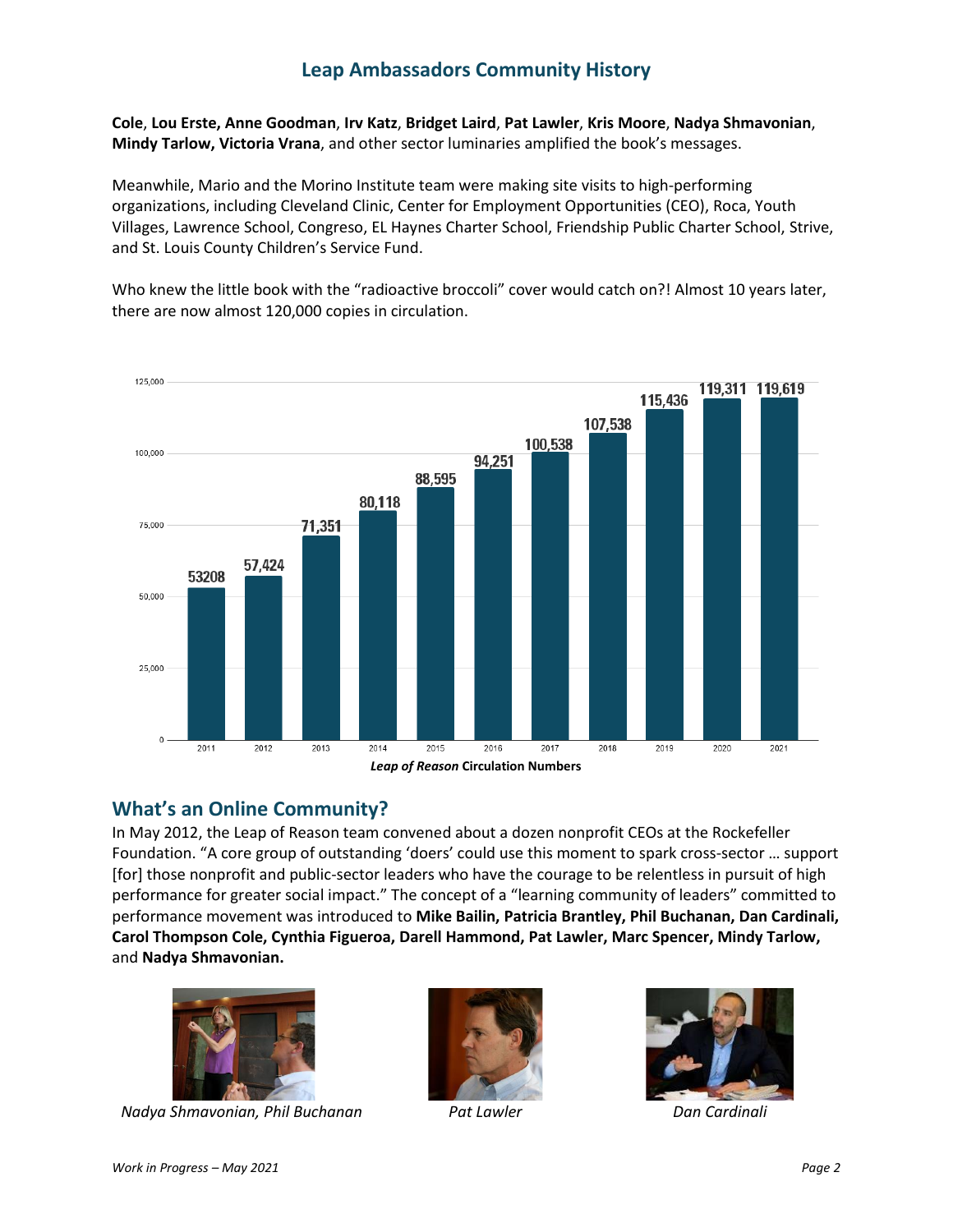Through NO fault of the attendees, we realized about two hours into the meeting that we weren't getting any traction. And follow-up emails about the session got NO response. We did receive a few "eye rolls" and "You've got to be kidding me!" type of responses in some one-on-one conversations in the weeks following the meeting.

We moved on (well, kinda), at least for the time being.

#### *Working Hard—and Working Well*



In February 2013, the Leap of Reason team published **David Hunter**'s *[Working Hard](http://leapofreason.org/get-the-books/working-hard-and-working-well/) [and Working Well](http://leapofreason.org/get-the-books/working-hard-and-working-well/)*. David shared all the intellectual property he's used for years in his famous Theory of Change workshops, and the book provided a valuable complement to *Leap of Reason*.

Reviews like this one from **Beth Kanter** said it best: "*Working Hard—and Working Well* describes performance assessment in a way that won't make it seem scary or worse boring.'"

### **Community Growth**

Because of th[e Netpreneur](http://netpreneur.org/) initiative's success in the mid- to late 90s, Mario, Lowell, and Cheryl strongly believed in the power of online community and weren't ready to give up on the idea that was pitched in New York City in June 2012. So, from December 2012 to June 2013, a few of us worked on developing a "presentation of presentations" to describe what we envisioned as the community's purpose. We reached out to **Ayo Atterberry, Steve Butz, Isaac Castillo, Tim Delaney, Matt Forti, Anne Goodman, Ingvild Bjornvold, David Hunter, Amy Morgenstern, Nancy Osgood, Lou Salza, Daniel Stid, Mary Winkler,** and **Denise Zeman**.

Despite feedback from these fine folks (later dubbed as "founding ambassadors"), the idea didn't get any uptake. Taking a page from *Leap*, we course corrected and spent the rest of that year crafting the idea of the community. We reached out to another 30+ individuals to form the nucleus of a community of ambassadors to share views, learn from each other, produce collaborative works, help one another, and benefit from the community's collective knowledge and experience—all to advance the importance that "performance matters" and mission and performance are inextricably linked.

In parallel, the team partnered with PerformWell (led by ambassadors **Steve Butz** and **Adrian Bordone** with ambassadors **Elizabeth Boris**, **Kris Moore**, and **Mary Winkler** in advisory oversight role) to host the "After the Leap" conference in Washington, DC.



*More than 400 leaders participated in the two-day event. Some of those attendees are now ambassadors.*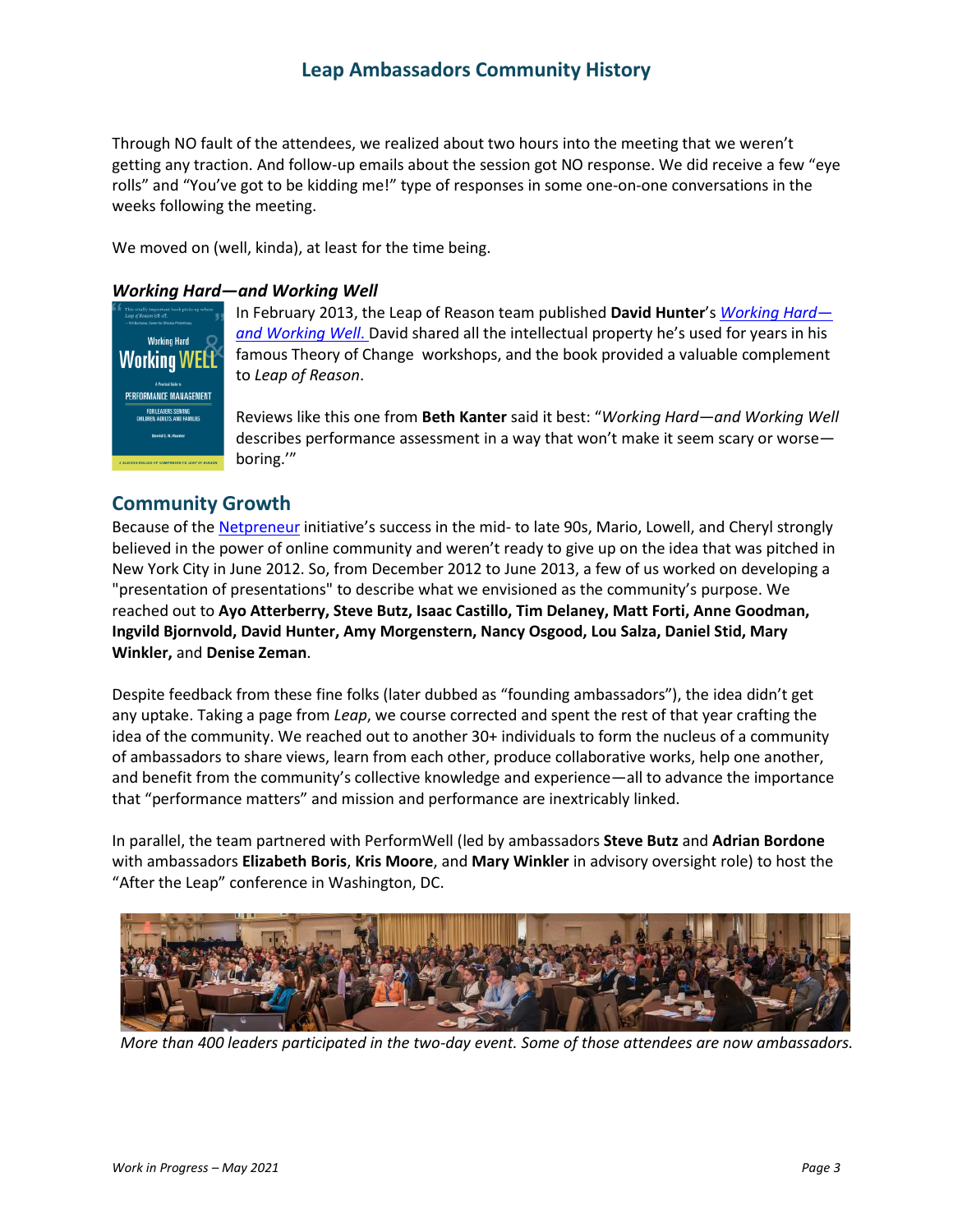

As part of the December 2013 conference, Leap Ambassadors had dinner together, later described as a "magic" moment in the history of the community—as shared affinity, passion, and energy filled the room.

One participant said, "It was wonderful to watch people putting names and faces together and then rapidly engaging in conversation that quickly moved beyond small talk."

By September 2015, the community had grown to 90 ambassadors, thanks to the efforts of **Sam Cobbs** and **Steve Butz** who led the effort to develop and codify candidate sourcing, vetting, and onboarding processes. With 120 ambassadors onboard by September 2016, Steve handed over community growth to **Denise Zeman** with the charge to further improve the selection and onboarding process. **Linda Johanek** and **Liz Walters** joined the team in August 2017, and they further improved on the process. A key addition was the candidate questionnaire that candidates complete as part of the process. Today, Linda continues as team lead for Community Growth, and **Veronica Dubravetz** serves as the Community Manager.

In response to the 2017 Reflection Survey comments, the GrowCom micro-community and the Leap support team placed an even greater emphasis on increasing the community's diversity in October 2018. Currently, more than 25% of community members are Black, Brown, Indigenous, Asian, or Multi-racial leaders and many ambassadors continue to focus more on equity and inclusion.

As of May 3, 2021, the community has 296 active and affiliate ambassadors.

### **Online Forum…. Slow but Steady**

287 278 238 186 153 146



Mario posted the first message to the online forum on February 7, 2013. Approximately 3,800 messages later, the online forum has finally (!) come into its own over the past year. March 12, 2020, marked the first mention of COVID-19 on the forum. Since then, ambassadors have posted more than 800 messages of all kinds—requests for assistance, resource sharing, lessons learned, etc. That's ~21 percent of ALL messages since the community began.

In the early days of the community, the Leap support team did indeed post a large number of messages and many ambassadors indicated they were overwhelmed and couldn't keep up. After the 2017 Reflection Questionnaire survey results were analyzed, the team became even more mindful of the length and frequency of messages from the team and set up an option for Active Ambassadors to move from individual messages to digest format. As a result, the team has sent only 20% of the messages between November 2017 and now…the online forum is working as we hoped.

Also, the team had learned enough from the evaluators in the group to know that a single variable didn't trigger this change. Was it that community membership was closer to reaching "critical mass" that Mario had talked about? Was it that people were able to monitor the forum more efficiently? Was it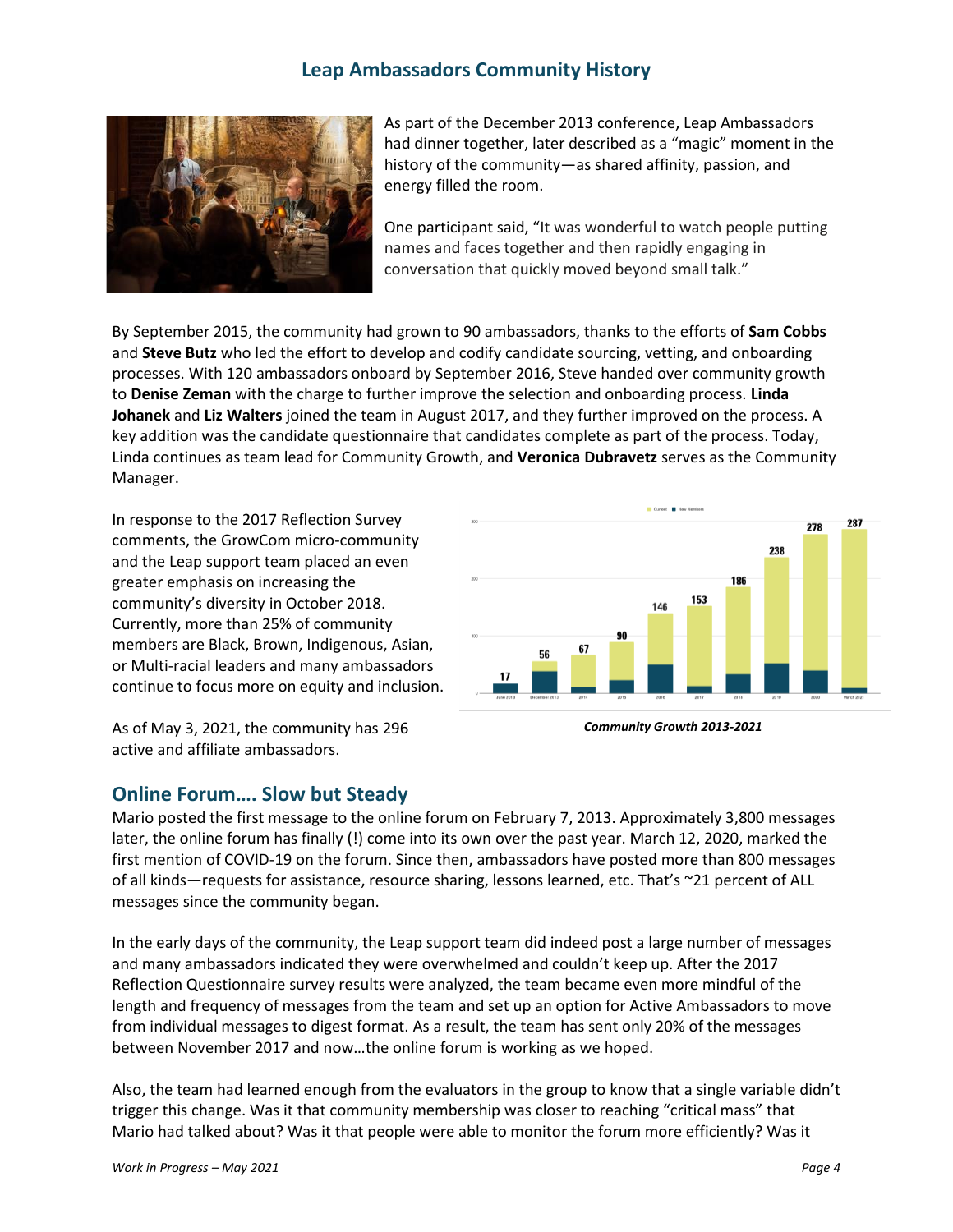that ambassadors were seeing the value from other questions posted? We really don't know and are okay with that. We're simply delighted that the forum seems to be working in the way we intended eight years ago!

An ambassador summed it up this way: "The community has been in overdrive (in response to the pandemic) which is proof point of its value. It has more value than we probably know."

### **Ambassador Engagement**

Over the years, we've learned more about how ambassadors engage with each other that leads to a more vibrant community. Besides the online forum, ambassadors engage through nominating candidates for consideration, responding to Ambassador Vetting Surveys, joining micro-communities, participating in Community Conversations, interacting with support team members by phone and email, and connecting with other ambassadors for one-on-one conversations.

Since the community began, the support team has asked community members to provide feedback on community priorities through an Opportunity Survey (2015), Major Issues Survey (2016), and the Reflection Questionnaire (2017).

Thanks to the Opportunity Survey (2015), community priorities for 2016-2017 included:

- Building community
- Making the case for high performance and self-assessment
- Holding an in-person Ambassadors Convening
- Applying the Performance Imperative to small nonprofits.

The Major Issues Survey (2016) prioritized these topics:

- Leadership/Talent Gap
- Infrastructure Investment
- Existential Threats, Improving Public Funding and Pay for Success/SIBs.

The Reflection Questionnaire (2017) helped the community

- Celebrate its progress
- Course correct
- Plan for how it can better meet its mission.

The feedback from these surveys framed the major priorities for the years to come:

- Continuing to build the online community
- Providing a way to self-assess an organization, based on the Performance Imperative, resulting in the Performance Practice
- Doing more to influrence funders to help their grantees through funder profiles and the monograph
- Doing more to consider small nonprofits.

We kicked off 2018 with a 29-minute personal video from **Mario Morino** to the Leap Ambassadors. The informal video about where we've been and where we're headed struck a chord with many ambassadors and sparked engaging conversations on multiple fronts. **Kevin Jones**, team lead for engagement, continues to find new ways for ambassadors to engage with the support team and each other. Other team members, including **Ingvild Bjornvold**, **Cheryl Collins**, **Linda Johanek**, and **Mary Winkler** are assigned as primary contacts to ambassadors although the entire support team is always happy to assist.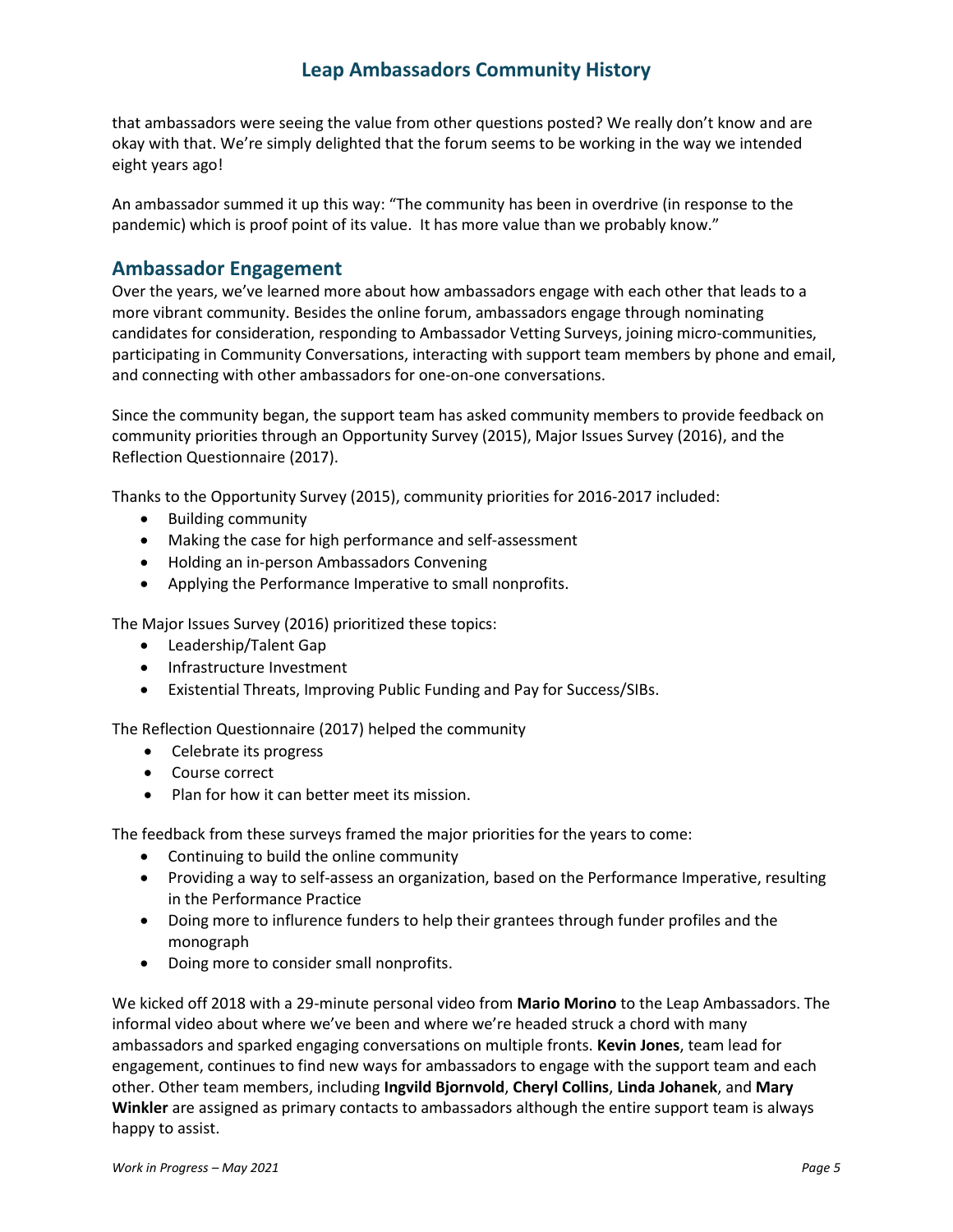#### **High Tech AND High Touch….**

In February 2016, eight ambassadors had dinner at EDWIN's in Cleveland, and the idea of regional ambassador gatherings gained traction. From then until November 2019, 133 ambassadors attended at least one of the 27 hosted gatherings which indicated there was an interest in getting together with other ambassadors in their regions.



*Philadelphia New York London*

#### **2016 Convening**

In November 2016, the Cleveland Leap team loaded up a bus with customized M&Ms and more boxes that you can imagine to hit the road to Washington, DC, for the community's first full convening that piggybacked on the Independent Sector conference. Eighty-two leaders came together to build community, advance major issues, and introduce collaboratively developed products. The combination of full group sessions and small breakout discussions, a festive reception and dinner, and time to mingle for lunch and breakfast provided opportunities for people to meet for the first time, establish stronger peer relationships, participate in a wide range of discussions, and learn more about the community.





*Dinner at Roofers Union The infamous M&Ms DONE!*



*Cleveland team Catherine Lester, Lew Feldstein Full sessions*





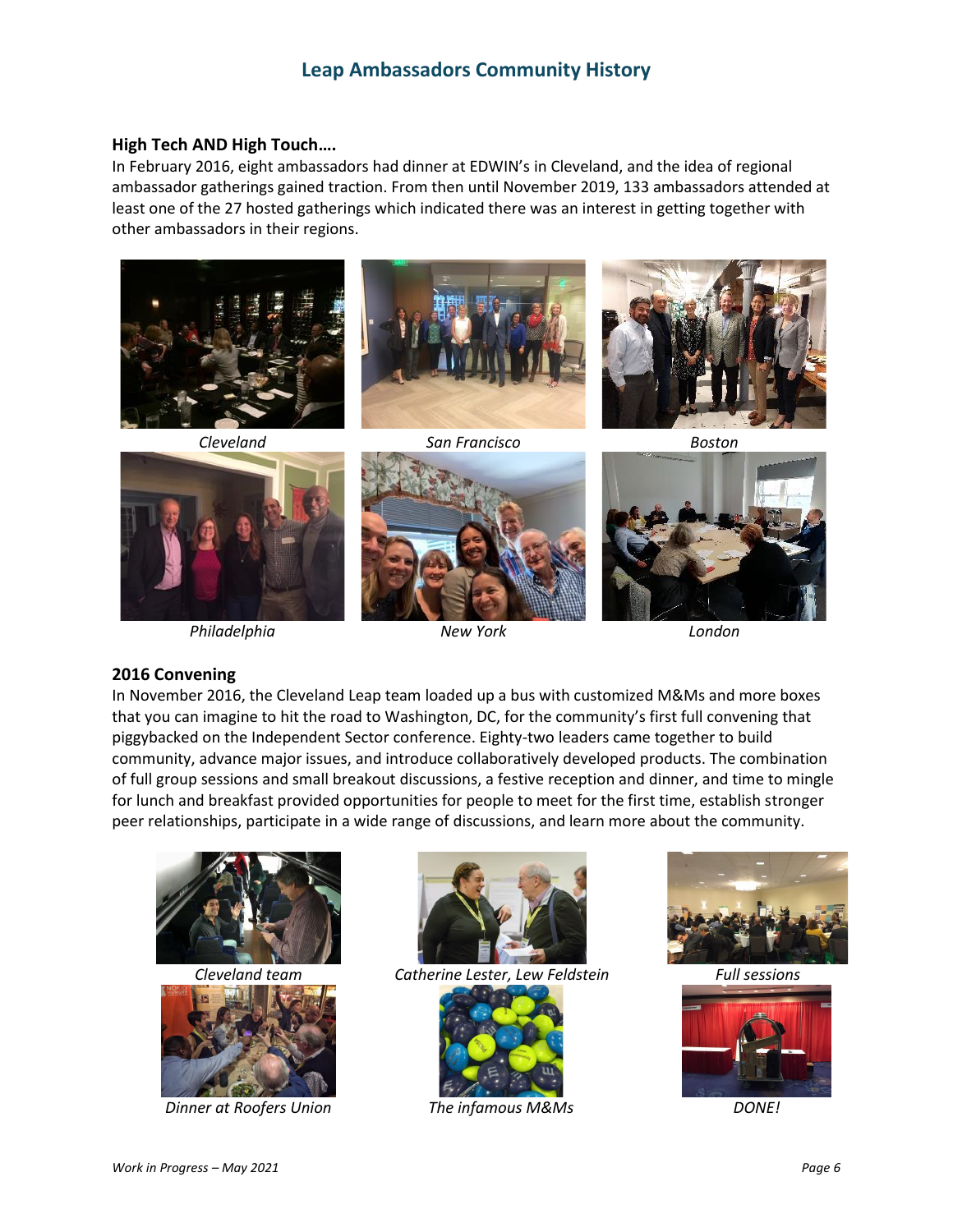### **Collective Intelligence and Collaborative Resource Development**

The community benefits from the collective wealth and diversity of knowledge and experience of ambassadors. Our disciplined, collaborative approach gives ambassadors the opportunity to share their insights, have those insights augmented and constructively debated via community exchange, and produce thoughtful works that consider diverse viewpoints. Cohort learning, whether through active engagement or passive observation, provides a powerful learning environment.

#### **Community's Flagship Resources**

In March 2014, **Cynthia Figueroa**, **Mike Bailin**, **Gordon Berlin**, **Paul Carttar**, **David Hunter**, **Lynn Taliento**, **Mario Morino**, and **Lowell Weiss** met in New York City at MDRC's office to develop answers to the following questions:

- Should we continue to use the term "high-performance organization"—or is there a more effective, clearer term?
- If so, what is high performance?
- Why is high performance important?
- What are the key organizational and programmatic pillars that must be in place for an organization to achieve high performance?

From that conversation, dozens of ambassadors engaged in highly iterative and interactive communitybased process of defining "high performance" and the seven organizational disciplines that contribute to high performance. **Phil Buchanan** later commented, "I thought this would be like herding cats, but this process works."

In February 2015, the Performance Imperative launched via email and social media platforms and version 2.0 became publicly available in April 2018. Almost 51,000 copies have been shared.

**Brad Dudding**'s adaptation of the Performance Imperative to assess his own organization's progress sparked the idea for creating the Performance Imperative Organizational Self-Assessment (PIOSA), now known as the Performance Practice. Introduced at the 2016 Ambassadors Convening, more than 26,000 copies of the modules have been downloaded.

**Debra Natenshon** and **Karen Walker** brought a group of ambassadors together to develop ways to apply the Performance Imperative for small nonprofits. They led a micro-community that developed a roadmap to high performance, specifically for small nonprofit organizations (budgets from \$100K to \$3M). "Small, but Mighty: The Performance Imperative for Small Nonprofits" was the first organically developed community product.

One important shift in the messaging about performance resulted from following leading healthcare organizations' approach to quality and improvement. Discussing performance in terms of "continuous improvment" is generally more well received and, in reality, more precisely aligned to how organizations adapt and improve rather than through imposed change.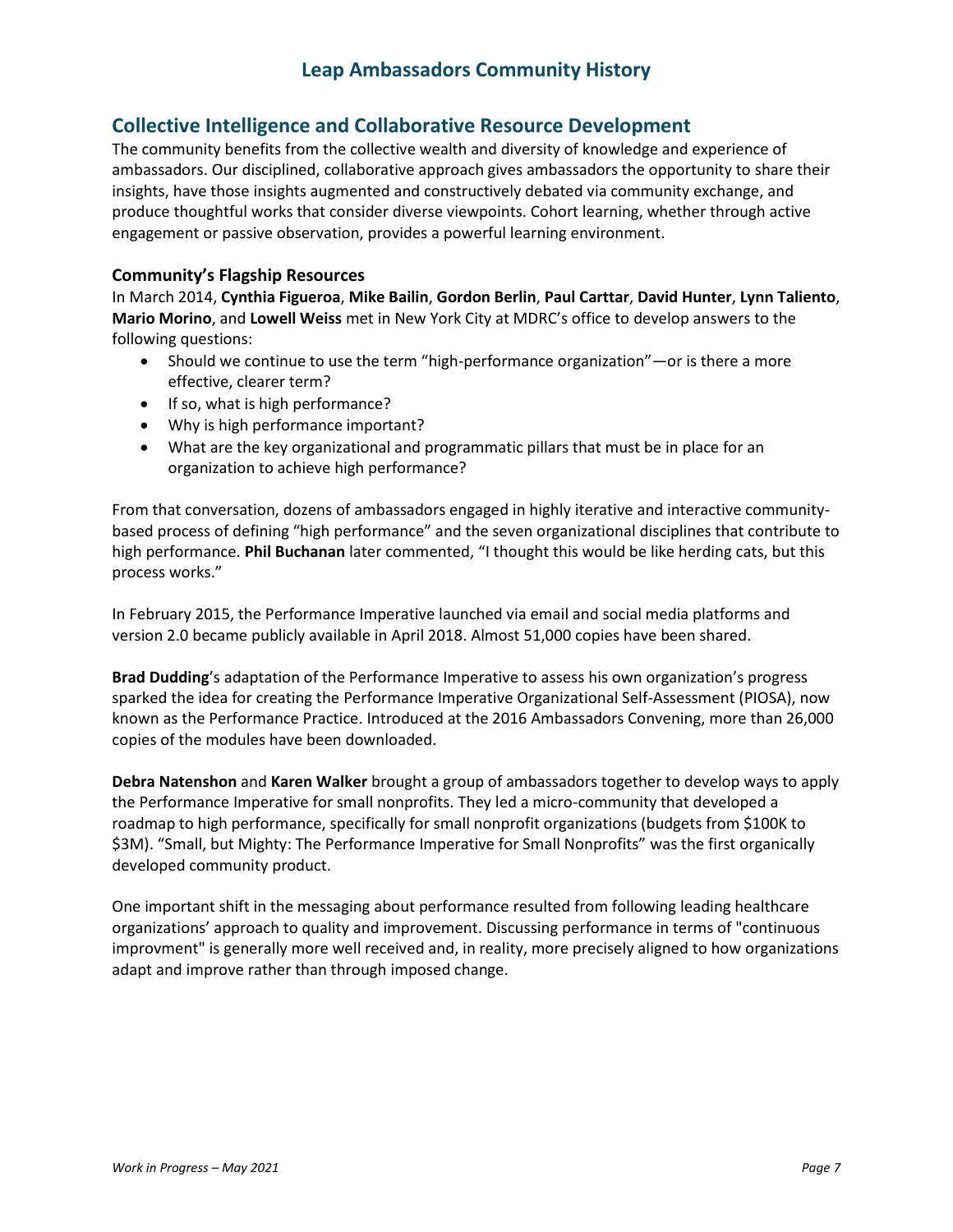#### **Shining a Spotlight on Funders**

After months of funder interviews done by **Margot Rogers**, Lowell, and others, the Leap Ambassadors support team determined that the best lever to influence funders was by sharing stories of positive outliers who are helping their grantees pursue high performance. The first profile was published in June 2017 and the most recent profile was launched in April 2021.



#### *Funding Performance: How Great Donors Invest in Grantee Success*

"Rising to Our Times: The Five Habits of Highly Effective Funders" by Lowell Weiss

"Are You Helping Grantees Succeed—Or Trying to Catch Them Messing Up?" by Sam Cobbs

If Not Now, When?: From Virtue Signaling to Self Examination by Hilary Pennington



"We Depend on Well-Led and Well-Managed Grantees" by Daniel Stid

"Accelerating the Movement Toward Funding Practices That Strengthen Nonprofits" by Jeri Queenan and Jeff Bradach

"What Grantees Need From Funders at This Time of Tumultous Change" by Hilda Polanco and Deborah Linnell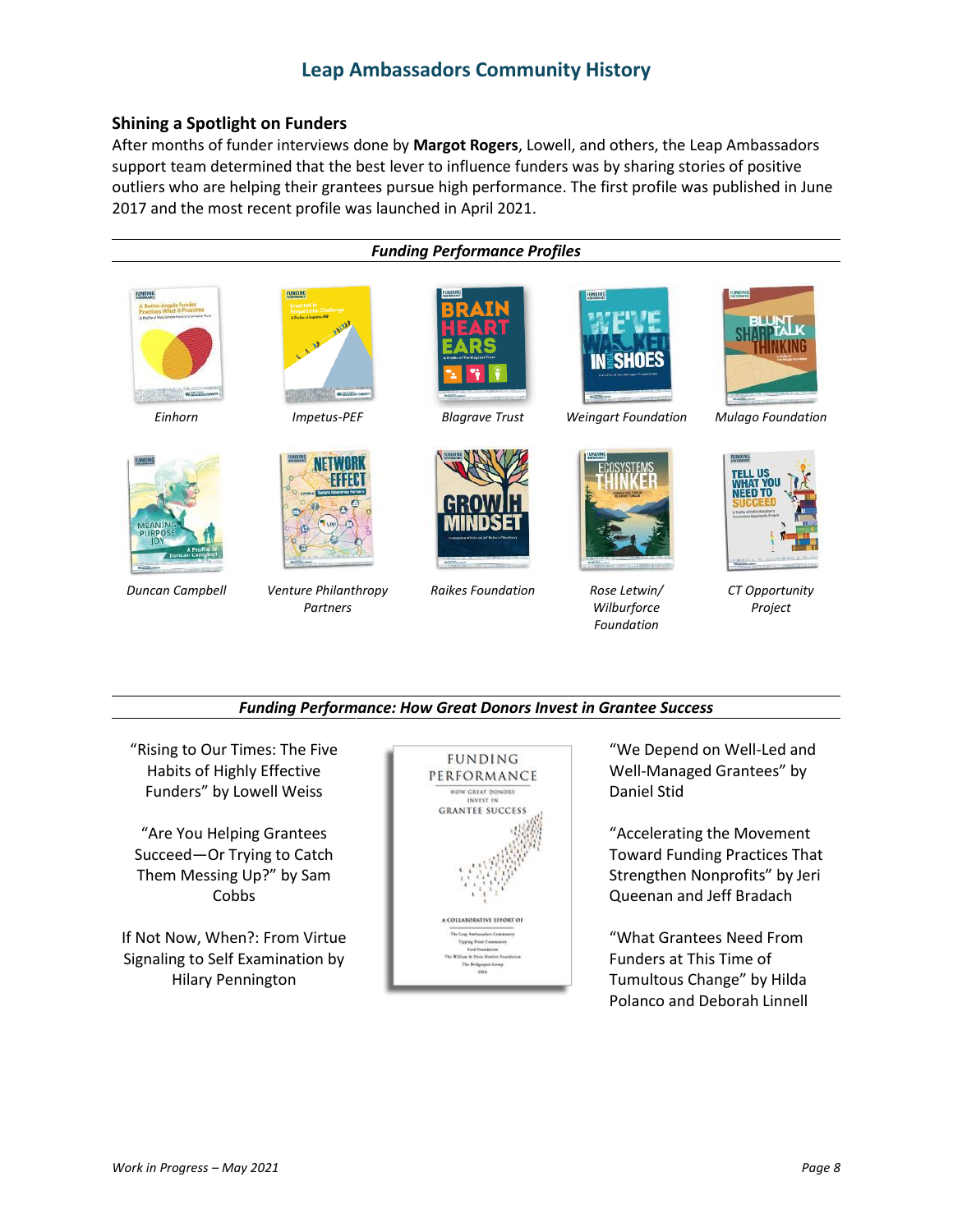### **Ambassador Insights**

The first Ambassador Insight was prompted in February 2015 by an inquiry from **Anne Goodman** on structuring a dedicated role for outcomes and evaluation. Since then, ambassadors have produced 17 Insights.

| <b>Ambassador Insights</b>                                                                                                           |                                                                                                 |                                                                                                                                          |                                                                                                                 |
|--------------------------------------------------------------------------------------------------------------------------------------|-------------------------------------------------------------------------------------------------|------------------------------------------------------------------------------------------------------------------------------------------|-----------------------------------------------------------------------------------------------------------------|
| <b>REPARATIONS COMMENTS</b>                                                                                                          | Washington over 1975 and 1989                                                                   | WE WANTED BOOM COMMUNITY                                                                                                                 | <b>WE LIKE SERIORS COMMUNITY THE REAL PROPERTY AND REAL PROPERTY</b>                                            |
| STRUCTURING A DIRECTOR<br>EVALUATION POSITION                                                                                        | <b>PERFORMANCE-BASED<br/>CONTRACTING: RULES FOR<br/>THE ROAD</b>                                | <b>IS EARNED INCOME WORTH IT?</b>                                                                                                        | <b>STRENGTH IN NUMBERS</b><br>BUILDING THE CASE FOR FULL-COST FUNDING FROM<br><b>STATE AND LOCAL GOVERNMENT</b> |
| AMBASSADOR INSIGHTS<br>August 28, 2015                                                                                               | $\begin{array}{c} \text{AMBASSADOR INFIGHTS} \\ \text{Augnet 2912} \end{array}$                 | AMBASSADOR INSIGHTS<br>January 2021                                                                                                      | AMBASSADOR INSIGHTS<br>January 2021                                                                             |
| LEAF OF RISE<br>NORTHERN DIRECTOR                                                                                                    | 10/15/09                                                                                        | LEAP OF HUASO                                                                                                                            | <b>ENF OF REGENER</b><br>TTWOMASTIC 20010ADSET                                                                  |
| Williamscover of the state of                                                                                                        | Williamson property                                                                             | <b>Buni</b><br>Williams concert (1999)<br><b>And The</b>                                                                                 | <b>Mayon</b><br>说话<br><b>NOW AND A PORTORS COMMUNITY</b> 19 (1999) 19 (1999)                                    |
| <b>IP FOR<br/>ESS AND</b><br>BOARD STEPCTIVENE<br>AMBASSADOR INSIGHTS<br>August 2, 2018                                              | <b>DETERMINED TO SURVIVE:</b><br><b>FACTORS TO CONSIDER</b><br>AMBASSADOR INSIGHTS<br>June 2620 | <b>HELPING YOUR TEAM DURING CRISIS</b><br>AMBASSADOR INSIGHTS<br>December, 2020                                                          | DEVELOP STRONG FISCAL<br>MUSCLES FOR HIGH<br>PERFORMANCE                                                        |
| ABLICATE DEMAND<br>×                                                                                                                 | LE & BOOK                                                                                       | LEAP OF RADIAL                                                                                                                           | AMBASSADOR INSIGHTS<br>January 7, 2020<br>LEAD OF HEADS                                                         |
| Windows owner of the America                                                                                                         | Winkinsoner Territorie                                                                          | Williamson The County                                                                                                                    | <b>Grandmissionary</b>                                                                                          |
| <b>TECHNOLOGY</b><br><b>HELPS AND HINDERS</b><br><b>LESSONS FROM FOUR NONPROFIT LEADERS</b><br>AMBASSADOR INSIGHTS<br>September 2020 | CONGRATULATIONS!<br>YOU'VE GOTTEN PPP<br><b>NOW WHAT?</b><br>AMBASSADOR INSIGHTS<br>May 2020    | <b>RESPONDING TO COVID-19 IN</b><br>AN EQUITABLE WAY<br><b>RESOURCES TO ASSIST NONPROFITS</b><br>AMBASSADOR INSIGHTS<br>June 2020        | <b>SIBs: WHAT'S MISSING?</b><br>AMBASSADOR WISIGHTS<br>Janey5,20%                                               |
| LEAP OF REASH                                                                                                                        | LE & NASH                                                                                       | LEAN OF BLOCKS                                                                                                                           | THE R. P. LEWIS CO., LANSING                                                                                    |
| <b>ROP AMERISKADORS COMMUNITY</b>                                                                                                    | <b>SLUTH</b><br><b>WE AVENUE COMMINITY THE COMPLETE AND RESERVED</b>                            | πm<br><b>REGIONAL LAND OF PROBABLE COMMUNITY</b><br>浅的空间                                                                                 | Ш'n<br><b>EXPANSIONS COMMUNITY</b>                                                                              |
| <b>GRACEFUL EXIT:</b><br><b>SUCCESSION PLANNING FOR</b><br><b>HIGH-PERFORMING CEOS</b><br>July 25, 2019                              | <b>IS A NONPROFIT BOARD</b><br><b>REALLY BEST-SUITED</b><br>TO EVALUATE ITS CEO?                | SHOULD I STAY OR SHOULD I GO?<br>Navigating the complicated role of a<br>departing iconic leader<br>AMBASSADOR INSIGHTS<br>October, 2015 | STATISTICAL VS. SOCIAL<br>SIGNIFICANCE<br>AMBASSADOR INSIGHTS<br>ber 8, 2015                                    |
| ELEP OF READER<br>THERE COMMUNITY                                                                                                    | AMBASSADOR INSIGHTS<br>October, 2019<br>LEAP OF READER                                          | ALCOHOL: 1979<br>THERE IS CONSULTED IN                                                                                                   | 107153                                                                                                          |
| <b>REGISTERED E PRODUCTORS COMMUNITY</b><br>Ambassador Insight<br><b>Measurement Reconsidered</b><br><b>December 2019</b>            |                                                                                                 |                                                                                                                                          |                                                                                                                 |

Additionally, the community has produced other resources from its collective intelligence, including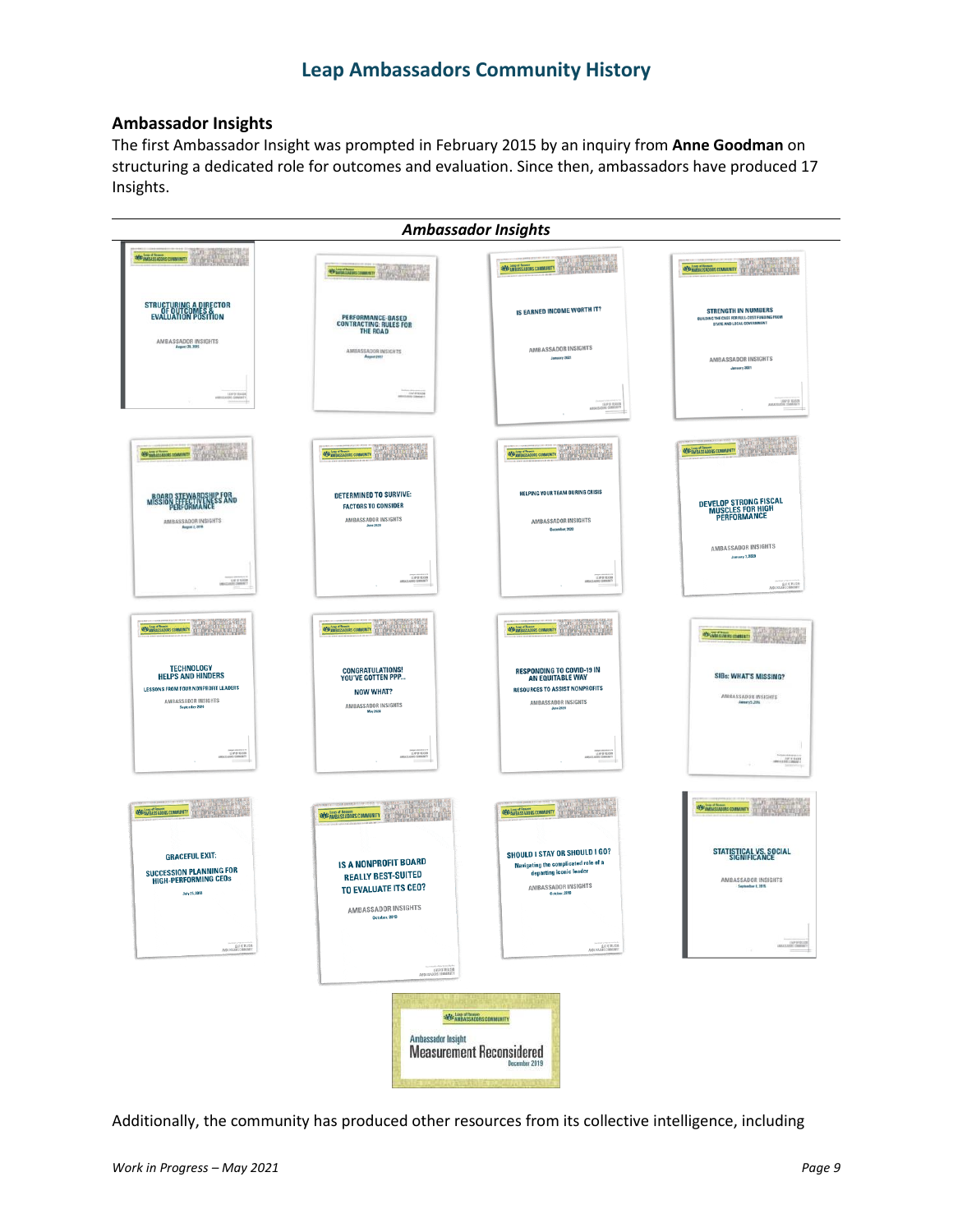summaries and recaps of online discussions, Performance in Action stories, and one-pagers.

### **Message Amplification**

In early 2017, it became clear that we had lots of valuable content to share with the field. The support team began sending weekly emails on the community's behalf. The *Leap Update*, a monthly newsletter from Mario and Lowell, includes updates from the community. **Beth Owens** and **Linda Sowers** draft the content for the other three weekly emails, and **Jessica Berkshire** produces the emails and manages the distribution to more than 21,000 engaged subscribers.

Leap Ambassadors also spread the word through their own networks, and many are widely sought-after speakers who share the message of high performance in keynote speeches, panels, and other presentations.

The community's social media platforms are managed by **Beth Owens** and provide real-time updates on community resources and resources that ambassadors are sharing from their organizations. Content for the YouTube channel is edited and produced by **Matt T. Morino** and **Katie Reinart** handles fulfillment requests.

### **Operational Support**

Morino Institute/Ventures associates who spend a great deal of time providing backbone/operational support to the community include:

- Direct support: **Jessica Berkshire, Ingvild Bjornvold, Cheryl Collins, Veronica Dubravetz, Linda Johanek, Kevin Jones, Mario Morino, Matt T. Morino, Beth Owens, Katie Reinart, Julie Russell, Samantha Sherrod, Linda Sowers, Lowell Weiss**, and **Mary Winkler**.
- Indirect support: **Shirley Marcus Allen, Tom Clark, Jarvis Gibson, Tim Goler, Tish James, Rich McDonnell,** and **Matt Morino**.

#### **The Future**

Mario and the team began speaking about the community's future in early 2018. In the video [Reflecting,](https://youtu.be/foErdRl7eP8) [Adapting,](https://youtu.be/foErdRl7eP8) Moving Forward, Mario talked about the power of having 300 ambassadors in the community and how it could lead to a strong, vibrant place where ambassadors could reach out for advice, encouragement, and help. Three-plus years later, we're seeing at least part of that vision coming true, but there's more work to do.

In October 2019, the team shared a draft of a [Strategy](https://leapambassadors.org/?wpdmdl=19526) for Change, asked for feedback, and announced a campaign that would include visits to multiple cities for in-person gatherings as well as webinars to ensure that ambassadors were in full support of the strategy. We also announced that Morino Ventures/Institute and the Leap Ambassadors support team would continue to provide the financial and logistical backing for the community through 2023. Well before then, the ambassadors would need to understand and assess the interest, willingness, and availability of those in the community to determine what happens after 2023. **Julie Russell** joined the team in February 2020, to lead the futures work, initially with Mario with plans for her to continue with interested ambassadors. Possible scenarios included continuing the current community as a new entity with its own governance, assets, support team, and funding; consolidating it with an established institution; sunsetting the operation by memorializing the community, recognizing the ambassadors, and ensuring its rich base of content is available to benefit the field.